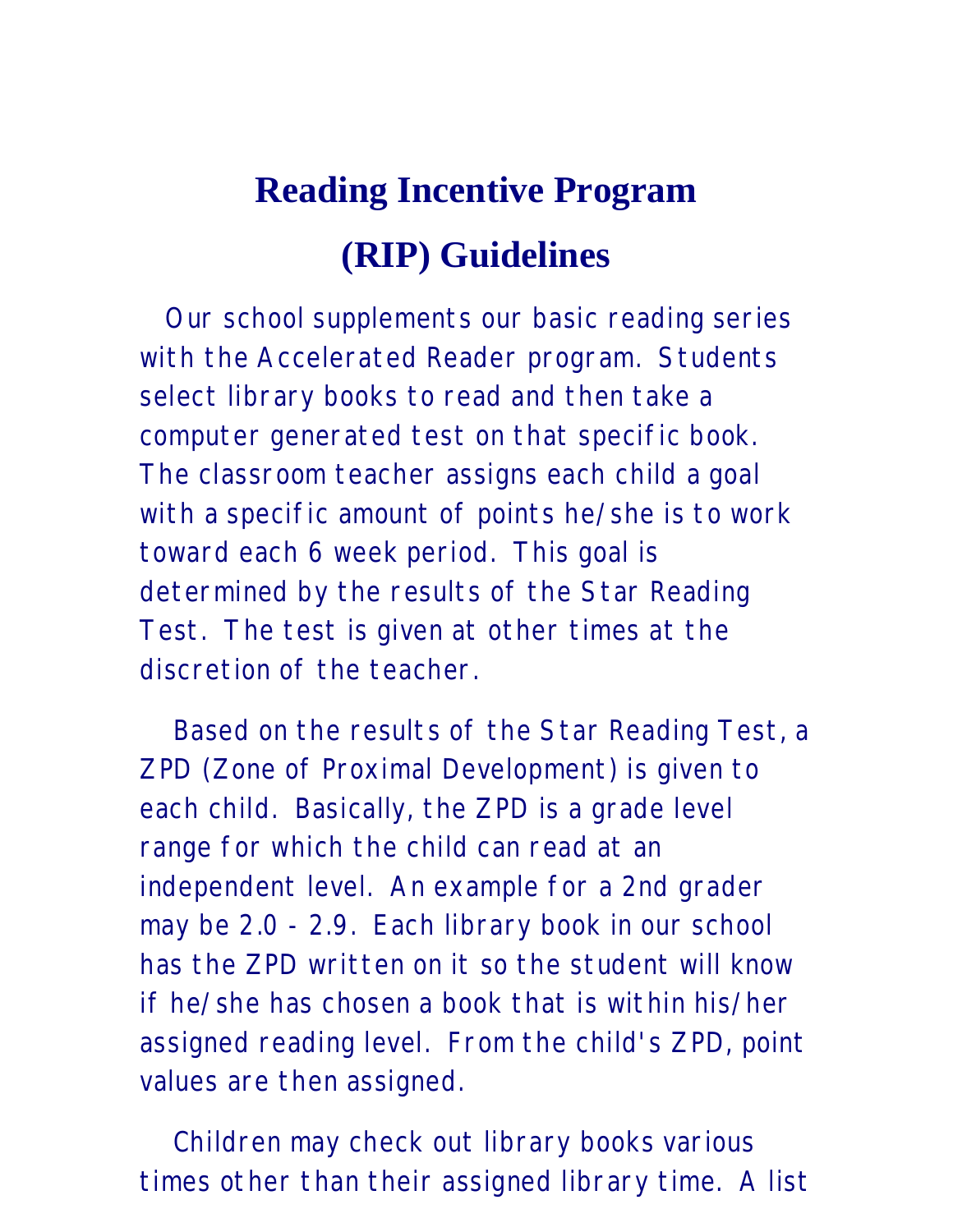of the Morgan Mill AR test can be found at our website under library. Use the Student Reading Log to record your child's nightly reading. Students should record the title of the book they are reading, the book's reading level, its point value, today's date, the number of pages read in

class, and the number of pages read out of class.

 The Reading Incentive Program (RIP) begins the first day of the Second Six Weeks and ends the last day of the Fifth Six Weeks. To qualify the semester field trips, the student must have at least an **80%** reading comprehension on each book tested. Also, incentives are offered for those students who go beyond their goal. A six week RIP Party will reward those students who have met or exceeded their 6 Week's goal. All students will receive a book for participation.

Students who meet or exceed their semester goal (the student must meet each participating six weeks goal of the semester with 80% or better on each test) will go on a special field trip. There will be one for the each semester for grades K-4. For grades 5-8, there is only the year end field trip based on their year end total points. For additional information, contact your child's teacher.